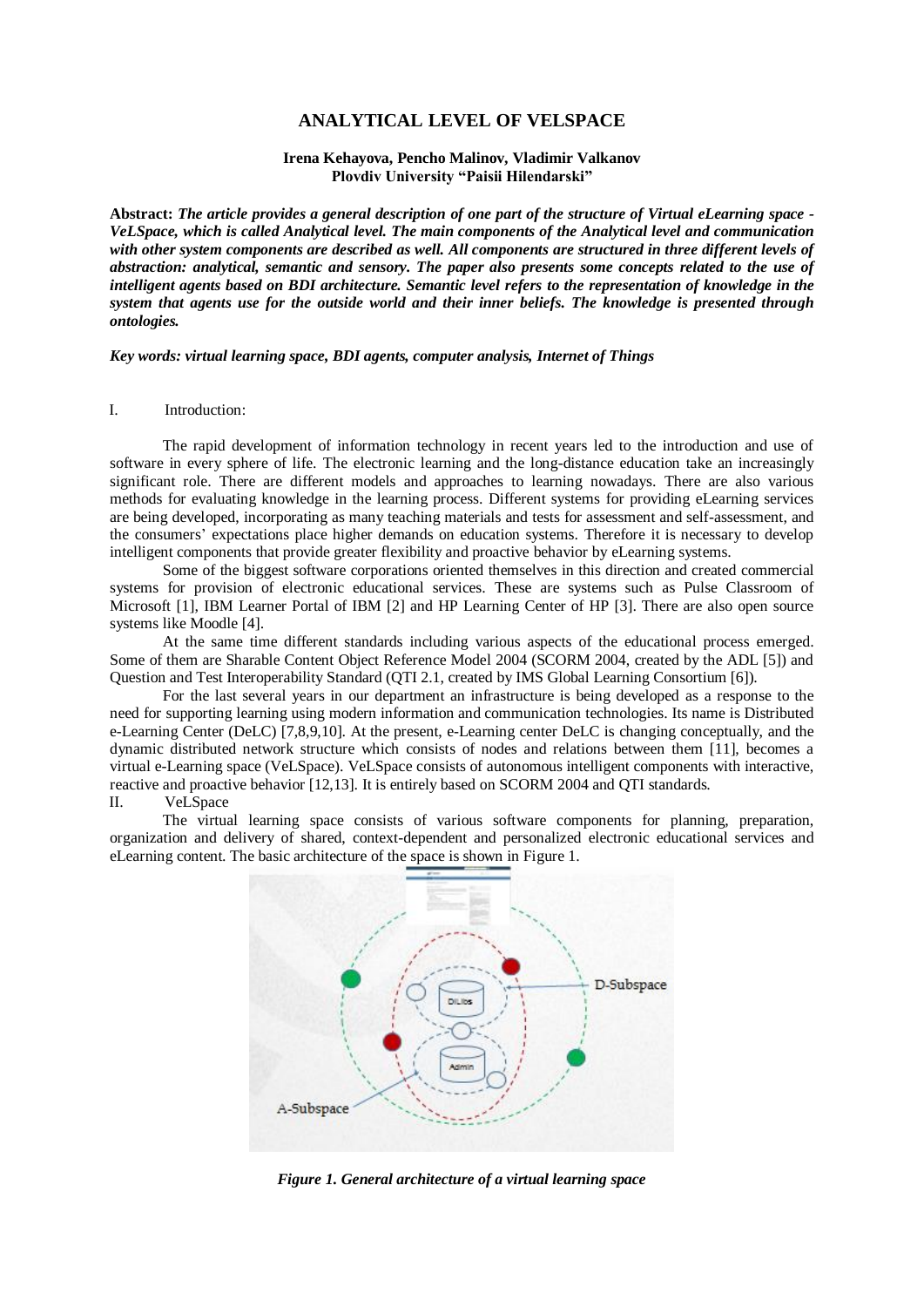VeLSpace is a system which is divided into three different logical levels. The first level consists of two subspaces – A-subspace and D- subspace:

 $\triangleright$  D-subspace contains all the learning material that is used in the system, which is a combination of various information resources such as databases, digital libraries and ontologies [13]. The learning material is structured in accordance with SCORM 2004 standard [5].

SCORM 2004 is the standard for learning content structuring. The standard enables learning platforms to provide, seek and share learning content in a standardized way. More specifically, the purpose of SCORM is to provide an opportunity for the creation of educational content with the following features:

- Reusability content must be independent of the context in which is used;
- Interoperability the content must be useable in different hardware and software configurations;
- Duration content must not require changes in case of replacement of the used software system;
- Accessibility content can be identified and located:
- Support content can be easily modified or reconfigured;
- Adaptability content can be adapted according to different individual and organizational needs.

D-subspace also contains all electronic tests, based on QTI 2.1 standard [6]. MS Question & Test Interoperability specification describes a data model for presenting the test data with different question types and for presenting the test results. The standard allows the exchange of these elements - test and result data - between different tools for editing, banks elements, test design tools, training systems and systems for evaluation. The model data is presented by means of the Unified Modeling Language (UML) in order to facilitate connection to a wide range of tools for data modeling and programming languages.

 $\triangleright$  A-subspace is where many different active components operating in the information environment are located. At the present in A-subspace two components are being developed - Teacher's Notebook and Grade Book. In the future other components could be added, if necessary. In A-subspace operate agentsspecialists - these are intelligent server agents whose the main task is to support the implementation of educational services.

The second level is a special level. Here are located guard-agents. They are agents which observe the university through different sensors for humidity, temperature, fire, etc. These agents are activated only in exceptional circumstances. For example, in case of fire, the guard-agents will notify other agents (e.g. the personal assistants) which in turn must take appropriate actions.

The third level is where the personal assistants (PA) are located. These are intelligent agents responsible for the connection between users and VeLSpace. Their purpose is to provide a completely transparent structure of the space to the consumers. The access to VeLSpace will be possible only with appropriate "entry points" implemented like personal assistants. PA can operate on different types of devices, including mobile telephones and tablets [14].

The behavior of autonomous components of VeLSpace is:

- Context-dependent every component can adapt its behavior depending on its environmental status. According to one of the definitions of context-awareness this is an ability of the computer program to catch differents of its own conditions and those of the surrounding environment [15]. The term "context" refers to any information that can be used to characterize the situation of one identity [16]. "Identity" can be understood as a person, location or object regarded as essential for the interaction between the user and the application.
- Interactive, reactive and proactive there is a relationship between the users and the space and the components of the space respond to the user requests. Furthermore every component is able to take a personal initiative and to interact with the users or with the similar components. The space is capable to adapt itself to other contextual features such as field of knowledge, discipline, type of user devices etc.

On the other hand the components of VeLSpace are structured in three different levels of abstraction analytical, semantic and sensory. The analytical level consists of intelligent agents whose main role is, through analysis and self-education, to find and provide adequate solutions in a dynamically changing environment. The semantic level refers to the representation of knowledge in the system that agents use for the outside world and their internal beliefs. The knowledge is presented through ontologies. The sensory level affects the information that enters the system from the physical level, based on a network of sensors, built up within the concept of the Internet of Things [17].

#### III. Analytical level of VeLSpace

The analytical level has one of the main roles of the VeLSpace. The component establishes a connection between the educational process, the personal safety of students at the university and the personalization of the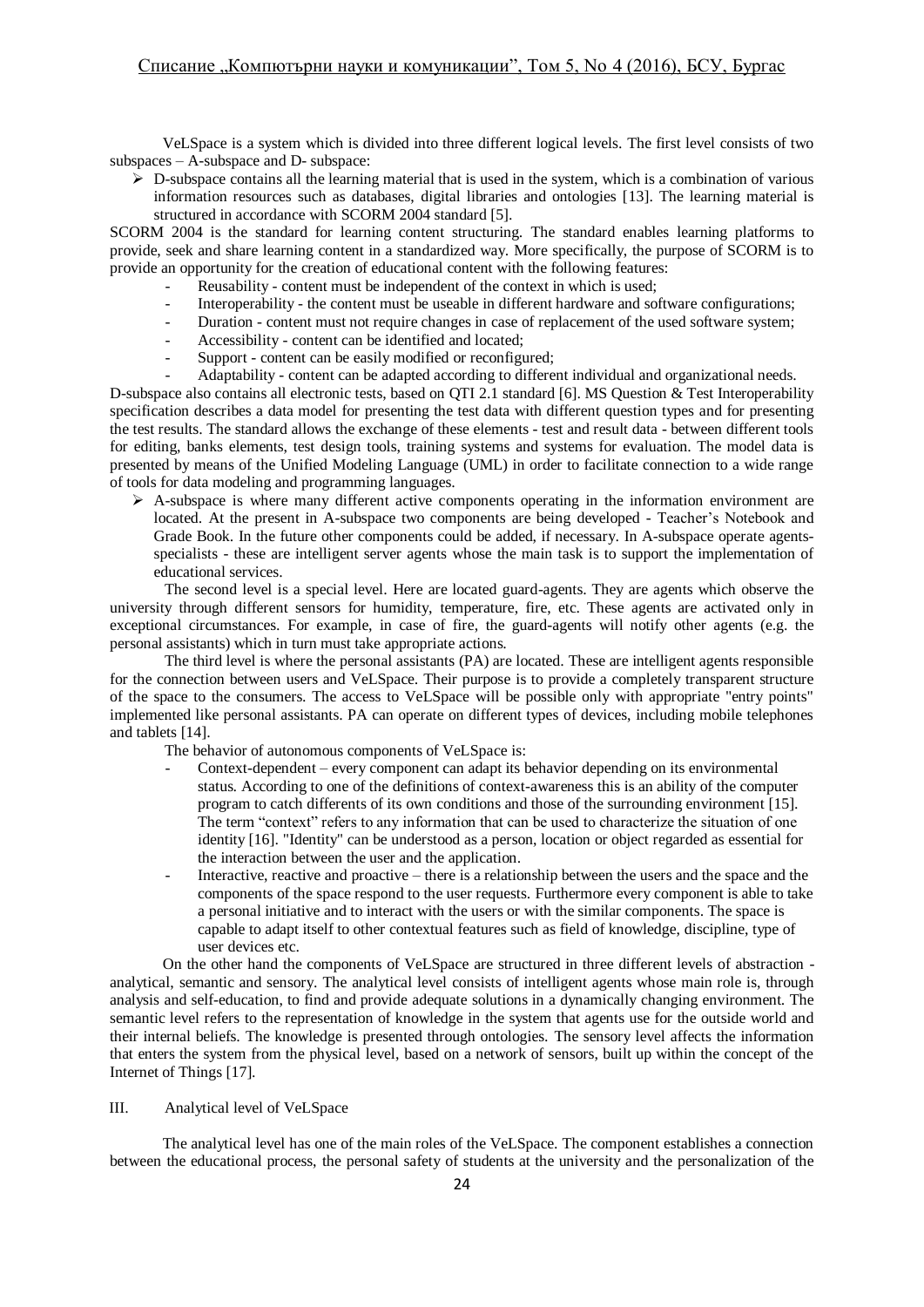provided services for each specific user. The main responsibility of the Analytical level is to provide intelligent behavior of the VeLSpace. In this level operate agents-specialists. These are rational agents with limited liability, based on BDI concept.

In artificial intelligence, an intelligent agent (IA) is an autonomous entity (computer program) which observes through sensors and operates upon its environment. It is able to make decisions about its activity in order to achieve its goals. Intelligent agents may also learn and develop their abilities by themselves [18].

The most widely used architecture for developing agents is BDI (Belief – Desire – Intention) [19, 20]. BDI architecture is an abstraction where the Beliefs of an agent represent the information about the environment. The Desires are the objectives set to an agent and the Intentions are the commitments of an agent to achieve certain objectives. These are the plans that are currently being implemented. These types of agents are called rational and have reactive, interactive and proactive behavior.

We are currently developing the Teacher's Notebook (T-NB) system and in particular a module for analyzing electronic test results [21]. T-NB is one of the components of the Analytical level. It is a system whose main purpose is to assist the teachers in their daily activities. Some of the responsibilities of the T-NB are to analyze electronic test results for a particular course and to summarize the information in order to find where the students have difficulties with learning the material, how the educational units are presented and whether the students pass the learning material and the training tests. Finally the system makes conclusions whether the educational process produces satisfactory results. Electronic tests in the system are based on the QTI standard [6].

T-NB is a combination of multiple modules that provide informative, analytical, statistical and other services. Each module can be developed as a multi-agent system of rational agents and works independently with other modules. The Teacher's Notebook is being developed in parallel with the development of Grade Book, Personal Assistant for Professors (PAP) and Personal Assistant for Students (PAS).

Personal Assistant for Professors(PAP) is an application with a high level of customization, whose goal is the direct communication with the teacher. It appears as an interface of the Teacher's Notebook, but with additional features, which are responsible for the customization and personalization of the services provided by T-NB.

Grade Book (GB) is another application of the Analytical level that provides various services to students in order to increase the quality of their education. This system in turn communicates with the Personal Assistant for Students (PAS), whose architecture and first implementation steps can be seen in [22]. T-NB sends the particular student's results to GB and, if necessary, GB makes further processing and sends the results to PAS.

According to [13] VeLSpace is envisaged to work as an application in Internet of Things. Figure 2 represents a model of the VeLSpace, following the IoT reference architecture which is described in detail in [23]. A high-level IoT reference architecture may include the following layers :

- External Communications Web/Portal, Dashboard, APIs
- Event Processing and Analytics (including data storage)
- Aggregation / Bus Layer ESB and Message Broker
- Device Communications
- **Devices**
- Cross-cutting layers (e.g. Device and Application Management and Identity and Access Management )

All of these components are part of the Event Processing and Analytical Layer and External Communication Layer and build VeLSpace as a large and complex multi-agent system, which intertwines analytical, sensory and semantic abstractions.

1. Analytical level of abstraction:

The core of the analytical level is built by BDI agents, divided into four multi-agent systems. On the one hand these are server agents of PAP and PAS which liaise between the various users and the rest of the space, and on the other hand there are Teacher's Notebook and Grade Book performing a very analytical part and providing individuality and dynamism of the space. Each of these multi-agent systems and constituentindependent agents react to changes in the environment – when a particular event occurs. The information for these events comes from a sensory level of abstraction.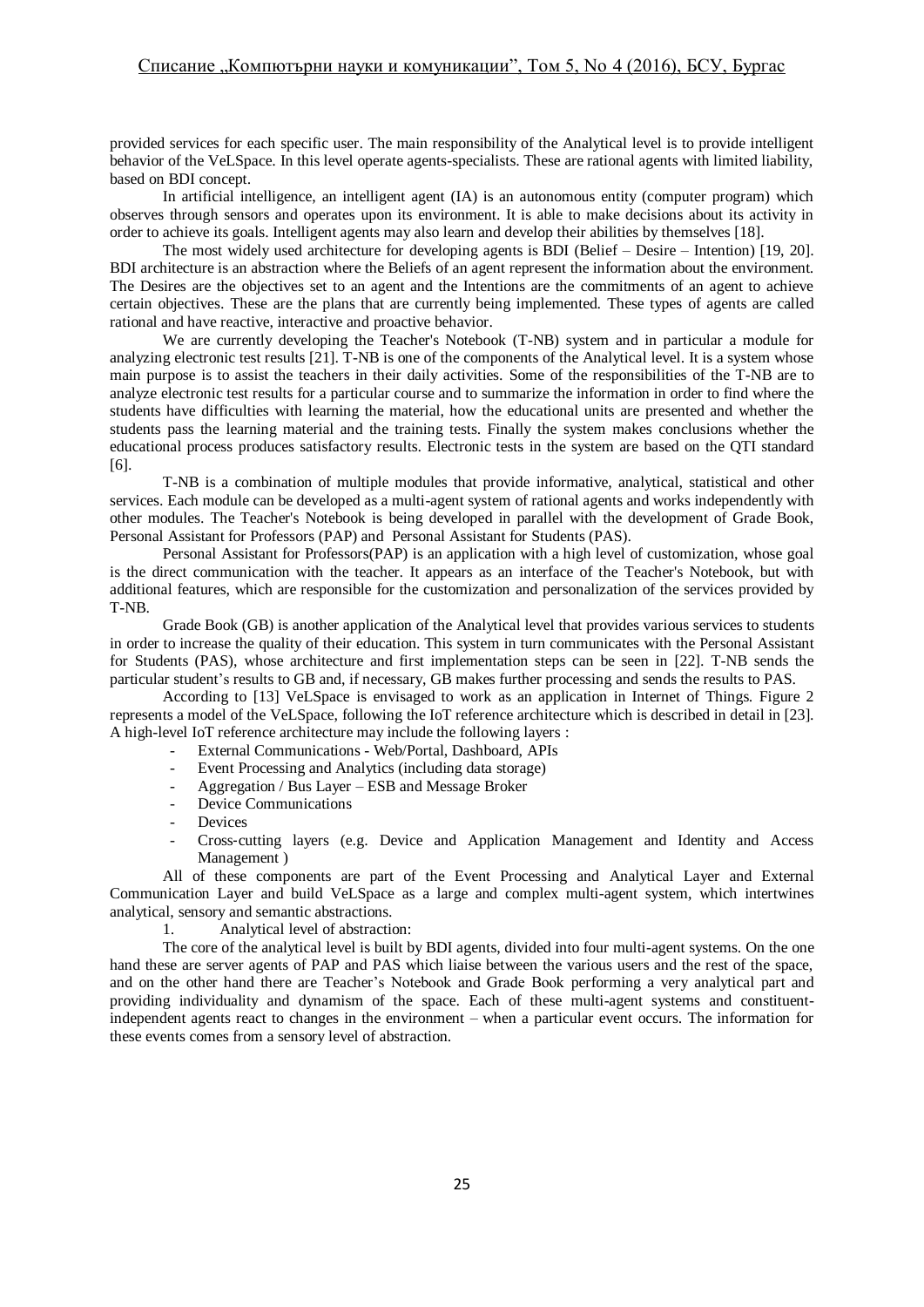

*Figure 2. VeLSpace as IoT Application*

2. Sensory level of abstraction:

The sensory level consists of various real and virtual sensors.

- virtual sensors - these are the calendar of VeLSPace, schedules of classes and exams, different domain events like lectures, workshops and more.

- real sensors - these are sensors for determining position, smoke, humidity and more. These sensors are related with agents-guards of the VeLSpace.

The analytical level monitors the sensor data and in case of change (respectively an event occurrence) an agent, group of agents or system is triggered. An example of such an event is the end of a particular exam. When the event occurs Teacher's Notebook activates itself in order to analyze the results of the exam [21]. Results of this analysis can activate Grade Book and Personal Assistant for Professor. PAP in turn sends the results to the teacher. Grade Book makes further processing of the results for a particular student and sends information to PAS, which in turn informs the students for their individual achievements and can provide various solutions in order to improve their knowledge.

At the analytical level the analysis process is not unidirectional. The results may lead to a recommendation to students to improve their knowledge of a particular discipline and a recommendation to the teacher to change the learning content in order to improve the understanding of the material by the students. The results of the analysis may also change the scenarios (plans) that agents are working with. For example one of the tasks of PAS is to inform students when they have to start studying for an exam. On the basis of experience from previous exams and information about student activity in SCORM, that can be individualized for each student or each PAS respectively.

# 3. Semantic level of abstraction:

The semantic level of abstraction is built of different components providing educational and informative content. GB and T-NB are using these resources to provide optimal solutions for improving the educational process. There are also different ontologies which agents use as internal knowledge.

Ontology (Greek: ὄντος, ontos, "being", "existing" and λογία, logia, "science", "knowledge") is the philosophical discipline that deals with the study and understanding of the current reality and existence as a whole. In computer science the term ontology is used to name the presentation-of-the-world system. Although there are ontologies with general purpose, the widely-practiced approach is to model the world according to the purpose of the application.

The analytical level coordinates the work of all the constituent components and individual agents. As a result we have a multilayer network of relationships between sensors that provide information about occurring events, agents which evaluate events according to their beliefs about the environment and different ontologies and SCORM-based learning content that provide knowledge in the system. The purpose of this network is the continuous improvement of the learning process.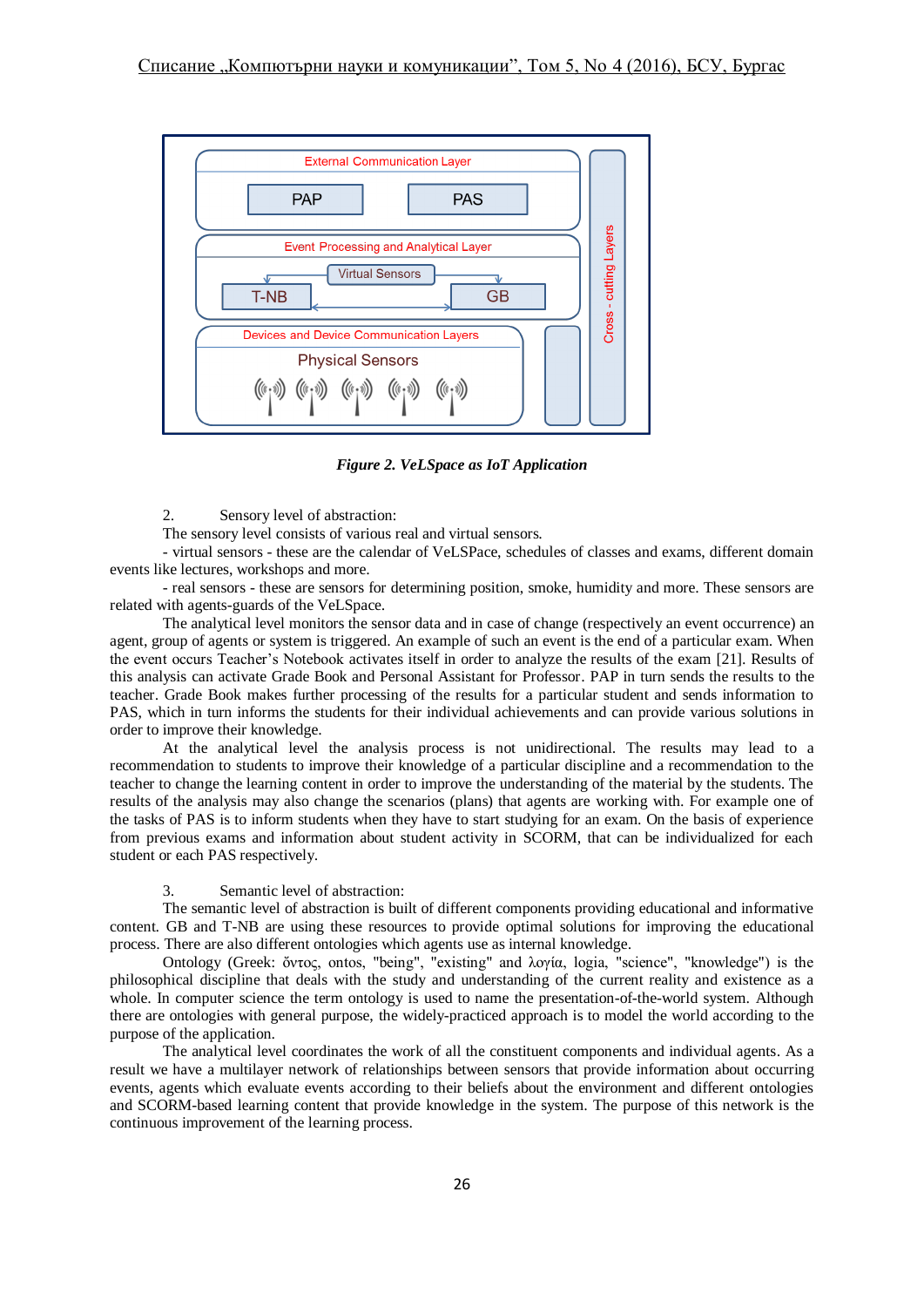## IV. Conclusion

The use of the means of analysis and self-learning in the contemporary software provides different options to improve the systems in various aspects, as well as allowing an increase in the interactivity with the users. Our research in this field aims at the transformation of the virtual educational space into a comprehensive complete system which is able through self-adaptation and customization to provide high-quality intelligent educational services to a wide range of users. Furthermore, intelligent architecture is open and allows adaptation of the space in different areas through its extension. Individual applications can operate as independent subspaces so the virtual space opens up new perspectives like extending the fields of delivered electronic services and expansion of the potential user groups.

#### ACKNOWLEDGMENT

The authors wish to acknowledge the support of the NPD –Plovdiv University under No. IT15-FMIIT-004 "Research in the domain of innovative ICT oriented towards business and education" of the Scientific Fund of the University of Plovdiv "PaisiiHilendarski".

References

[1] Pulse Classroom,<https://www.microsoft.com/pulse/classroom> - last visited 09.09.2016

[2] The IBM Learner Portal, [https://www-](https://www-356.ibm.com/partnerworld/wps/servlet/ContentHandler/swg_ben_tac_im_learner_portal)[356.ibm.com/partnerworld/wps/servlet/ContentHandler/swg\\_ben\\_tac\\_im\\_learner\\_portal](https://www-356.ibm.com/partnerworld/wps/servlet/ContentHandler/swg_ben_tac_im_learner_portal) - last visited 09.09.2016 [3] HP Learning Center, [https://certification-learning.hpe.com/tr/learning\\_center.html](https://certification-learning.hpe.com/tr/learning_center.html%20-%20last%20visited%2009.09.2016) - last visited [09.09.2016](https://certification-learning.hpe.com/tr/learning_center.html%20-%20last%20visited%2009.09.2016)

[4] Moodle,  $\frac{http://model.org - last visited 09.09.2016}{}$ 

[5] SCORM 2004 Specifications[, http://www.adlnet.gov/scorm/scorm-2004-4th](http://www.adlnet.gov/scorm/scorm-2004-4th%20-%20last%20visited%2009.09.2016) - last visited 09.09.2016 [6] IMS Question and Test Interoperability Specification: [http://www.imsglobal.org/question/,](http://www.imsglobal.org/question/) last

visited 09.09.2016

[7] Stoyanov S., Popchev I., Ganchev S., O'droma M., "From CBT to e-Learning", *Information Technologies and Control*, vol. 4, pp. 2-10, 2005.

[8] Stoyanov S., Ganchev I., Popchev I., O'Droma M., "An approach for the development of InfoStation-Based eLearning architecture", *Compt. Rend. Acad. Bulg. Sci.*, vol. 62, no. 9, pp. 1189-1198, 2008.

[9] Stoyanov S., Popchev I., Doychev E., Mitev D., Valkanova V., Stoyanova-Doycheva A., Valkanov V., Minov I., "Educational portal", *Cybernetics and Information Technologies (CIT)*, vol. 10, no. 3, pp. 49-69, 2010.

[10]Stoyanov S., Ganchev I., Popchev I., O'Droma M., Venkov R., "DeLC - Distributed eLearning Center", *1st Balkan Conference in Informatics*, Thessaloniki, Greece, ISBN: 960-287-045-1, pp. 327-336, 2003.

[11] Doychev, Е., *An environment for electronic educational services*, PhD Thesis, Plovdiv, Bulgaria: University of Plovdiv, 2013.

[12] Orozova D., Stoyanov S., Popchev I., "Virtual education space", *International Conference "Knowledge – tradition, innovation, perspectives",* Burgas, Bulgaria, ISBN: 978-954-9370-99-7, vol.4, pp. 153- 159, 2013.

[13] Stoyanov S., "A formal model of virtual education space", *International Conference "From DeLC to VelSpace"*.

[14] Kehayova I., Malinov P., Stoyanov S., "Intelligent personal assistants in a virtual learning space", International Conference "From DeLC to VelSpace", Plovdiv, Bulgaria, ISBN: 0-9545660-2-5, pp. 175– 182,2014.

[15] Pascoe, J., Adding Generic Contextual Capabilities to Wearable Computers, *2nd International Symposium on Wearable Computers*, 1998, 92–99.

[16] Dey, A., Understanding and Using Context, *Personal and Ubiquitous Computing Journal*, Vol. 5, No. 1, 2001, 4–7.

[17] Ashton K., "That 'Internet of Things' thing, in the real world, things matter more than ideas", RFID Journal, June 22, 2009.

[18]Russell, S. J.; Norvig, P., Artificial Intelligence: A Modern Approach (2nd ed.), Upper Saddle River, New Jersey: Prentice Hall, 2003, ISBN 0-13-790395-2, chpt. 2.

[19] Rao S., Georgeff M., "Modeling Rational Agents within a BDI Architecture", Principles of Knowledge Representation and Reasoning, pp. 473–484, 1991.